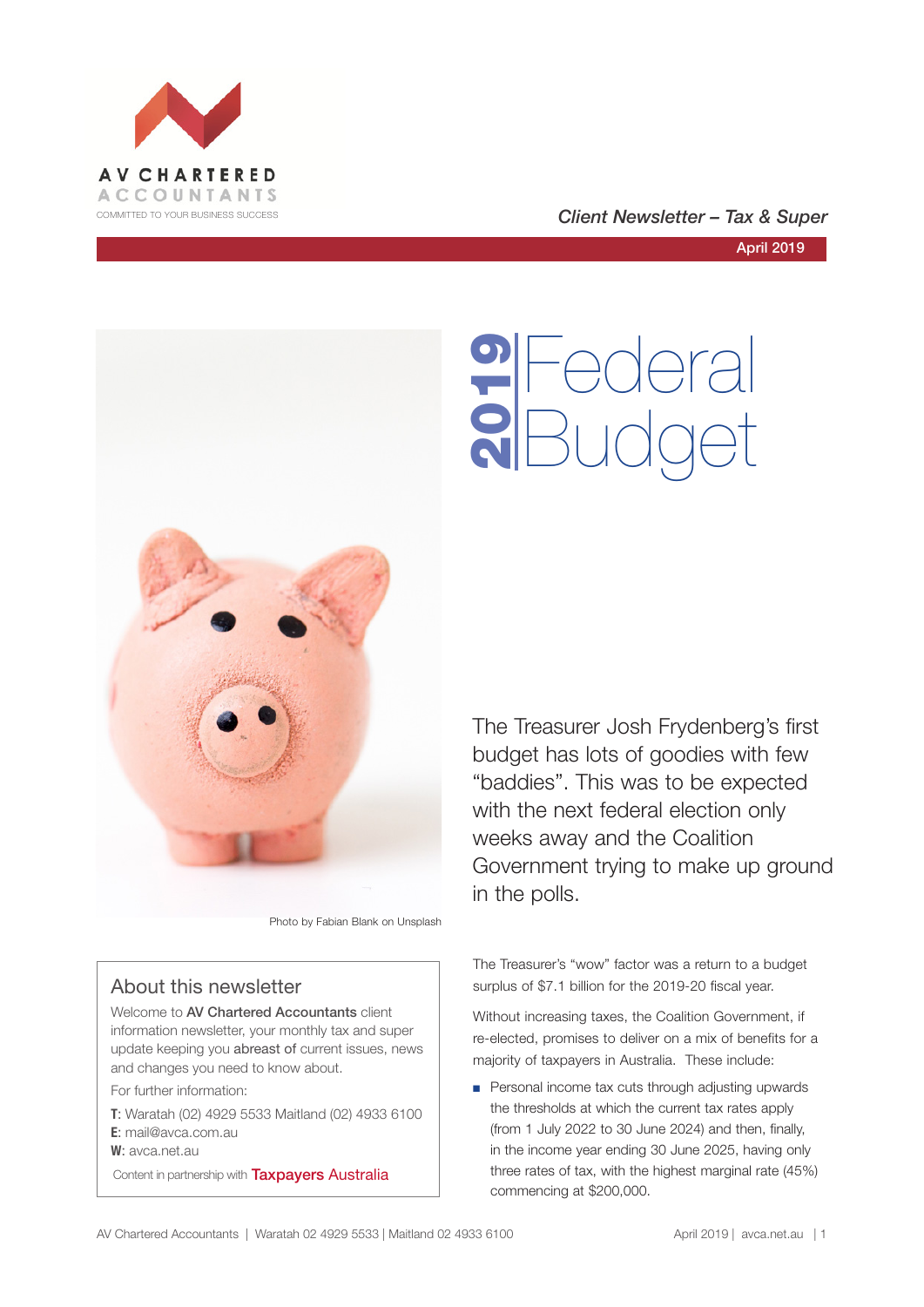## Federal Budget 2019 *cont*

- Increasing the Low and middle income tax offset to a maximum offset of \$1,080 for the years ending 30 June 2019, 2020, 2021 and 2022.
- Increasing the instant asset write-off threshold from \$25,000 to \$30,000 and extending this so that businesses with a turnover of between \$50 million and \$10 million can also access the concession. This will apply from Budget night until 30 June 2020.

Apart from the above, the budget was quite "light" on tax and superannuation changes. The government, no doubt, is trying to make itself a small target in relation to the coming election.

Also note that proposed changes to Division 7A will be deferred from 1 July 2019 to 1 July 2020, and that there are some useful changes to superannuation that will benefit older pre-retirees.

# **BUDGET** Individuals 2019

# INDIVIDUAL TAX RELIEF VIA INCREASED LMITO

The previously proposed (and legislated) low and middle income tax offset (LMITO) will now be increased from a maximum amount of \$530 to \$1,080 a year for singles and the base amount will increase from \$200 to \$255 a year for the 2018-19, 2019-20, 2020-21 and 2021-22 income years.

As a result, the LMITO will now provide a reduction in tax of up to \$255 for taxpayers with a taxable income of \$37,000 or less. For taxable incomes between \$37,000 and \$48,000, the value of the offset will increase at a rate of 7.5 cents per dollar to the maximum offset of \$1,080.

As a result, taxpayers with taxable incomes between \$48,000 and \$90,000 will be eligible for the maximum offset of \$1,080. For taxable incomes between \$90,000 to \$126,000 the offset will phase out at a rate of 3 cents per dollar.

The LMITO will be received on assessment after individuals lodge their tax returns for the relevant income years.

## FUTURE CHANGES IN TAX THRESHOLDS AND RATES

Reductions in individual thresholds and/or marginal tax rates will apply in future income years. From 1 July 2022, the top threshold of the 19% personal income tax bracket will be increased from the previously legislated \$41,000 to \$45,000 (see tables on page 3).

From 1 July 2022, the government will increase the low income tax offset (LITO) from \$645 to \$700. The increased LITO will be withdrawn at a rate of 5 cents per dollar between taxable incomes of \$37,500 and \$45,000, instead of at 6.5 cents per dollar between taxable incomes of \$37,000 and \$41,000 (as previously legislated).

LITO will then be withdrawn at a rate of 1.5 cents per dollar between taxable incomes of \$45,000 and \$66,667. (Note that following these changes the proposed LMITO relief will be removed.)

From 1 July 2024-25, the 32.5% marginal tax rate will be reduced to 30%. Further, in 2024-25 the entire 37% tax bracket will be abolished. As a result of these proposed changes, the government states that by 2024-25 around 94% of Australian taxpayers are projected to face a marginal tax rate of 30% or less.

## MEDICARE LEVY LOW-INCOME THRESHOLD INCREASED

The Medicare levy low-income thresholds for singles and families, as well as seniors and pensioners, has been increased from the 2018-19 income year as follows:

- for singles, the threshold will be increased from \$21,980 to \$22,398
- for families, the threshold will be increased from \$37,089 to \$37,794
- for single seniors and pensioners, the threshold will be increased from \$34,758 to \$35,418
- the family threshold for seniors and pensioners will be increased from \$48,385 to \$49,304.

Note also that for each dependent child or student, the family income thresholds increase by a further \$3,471, instead of the previous amount of \$3,406.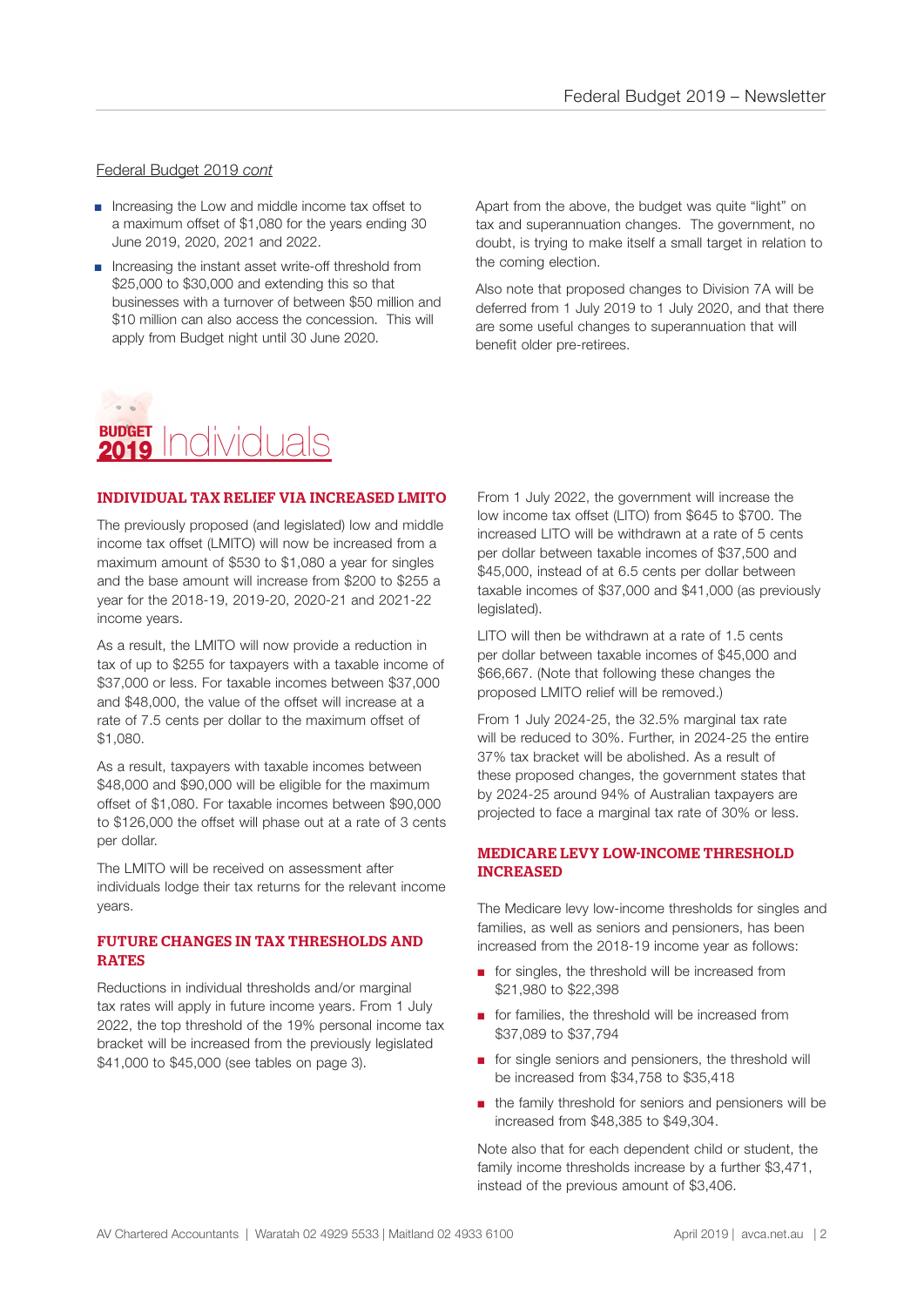

#### INSTANT ASSET WRITE OFF INCREASED AND EXPANDED

The instant asset write-off threshold will be increased from \$25,000 to \$30,000 from Budget night to 30 June 2020. The threshold applies on a per asset basis. As a result, eligible businesses can instantly write off multiple assets costing less than \$30,000 that are first used, or installed ready for use.

The instant asset write off will also be expanded to apply to both "small businesses" (those with an aggregated annual turnover of less than \$10 million) and medium sized businesses (an aggregated annual turnover of \$10 million or more, but less than \$50 million).

#### CONTINUATION OF POOLING ARRANGEMENTS FOR OTHER ASSETS

Small businesses can continue to place assets which cannot be immediately deducted into the small business simplified depreciation pool and depreciate those assets at 15% in the first income year and 30% each income year thereafter.

The pool balance can also be immediately deducted if it is less than the applicable instant asset write-off threshold at the end of the income year (including existing pools). The current "lock out" laws for the simplified depreciation rules (these prevent small businesses from re-entering the simplified depreciation regime for five years if they opt out) will continue to be suspended until 30 June 2020.

continued ➡

## Federal Budget 2019: Individuals *cont*

# Rates and thresholds under the Government's enhanced Personal Income Tax Plan

| <b>Rates from</b><br>2017-18 to 2023-24 | Thresholds in<br>2017-18 | New thresholds from<br>2018-19 to 2021-22 | New thresholds from<br>2022-23 to 2023-24 |
|-----------------------------------------|--------------------------|-------------------------------------------|-------------------------------------------|
| Nil                                     | Up to \$18,200           | Up to \$18,200                            | Up to \$18,200                            |
| 19 percent                              | $$18,201 - $37,000$      | $$18,201 - $37,000$                       | \$18,201 - \$45,000                       |
| 32.5 per cent                           | \$37,001 - \$87,000      | \$37,001 - \$90,000                       | \$45,001 - \$120,000                      |
| 37 per cent                             | \$87,001 - \$180,000     | \$90,001 - \$180,000                      | \$120,001 - \$180,000                     |
| 45 per cent                             | Above \$180,000          | Above \$180,000                           | Above \$180,000                           |
| Low and middle<br>income tax offset     | $\qquad \qquad$          | Up to \$1,080                             | $\qquad \qquad$                           |
| Low income tax<br>offset                | Up to \$445              | Up to \$445                               | Up to \$700                               |

| Rates from<br>2024-25    | New thresholds<br>from 2024-25 |  |
|--------------------------|--------------------------------|--|
| Nil                      | Up to \$18,200                 |  |
| 19 percent               | $$18,201 - $45,000$            |  |
| 30 per cent              | \$45,001 - \$200,000           |  |
| 45 per cent              | Above \$200,000                |  |
| Low income tax<br>offset | Up to \$700                    |  |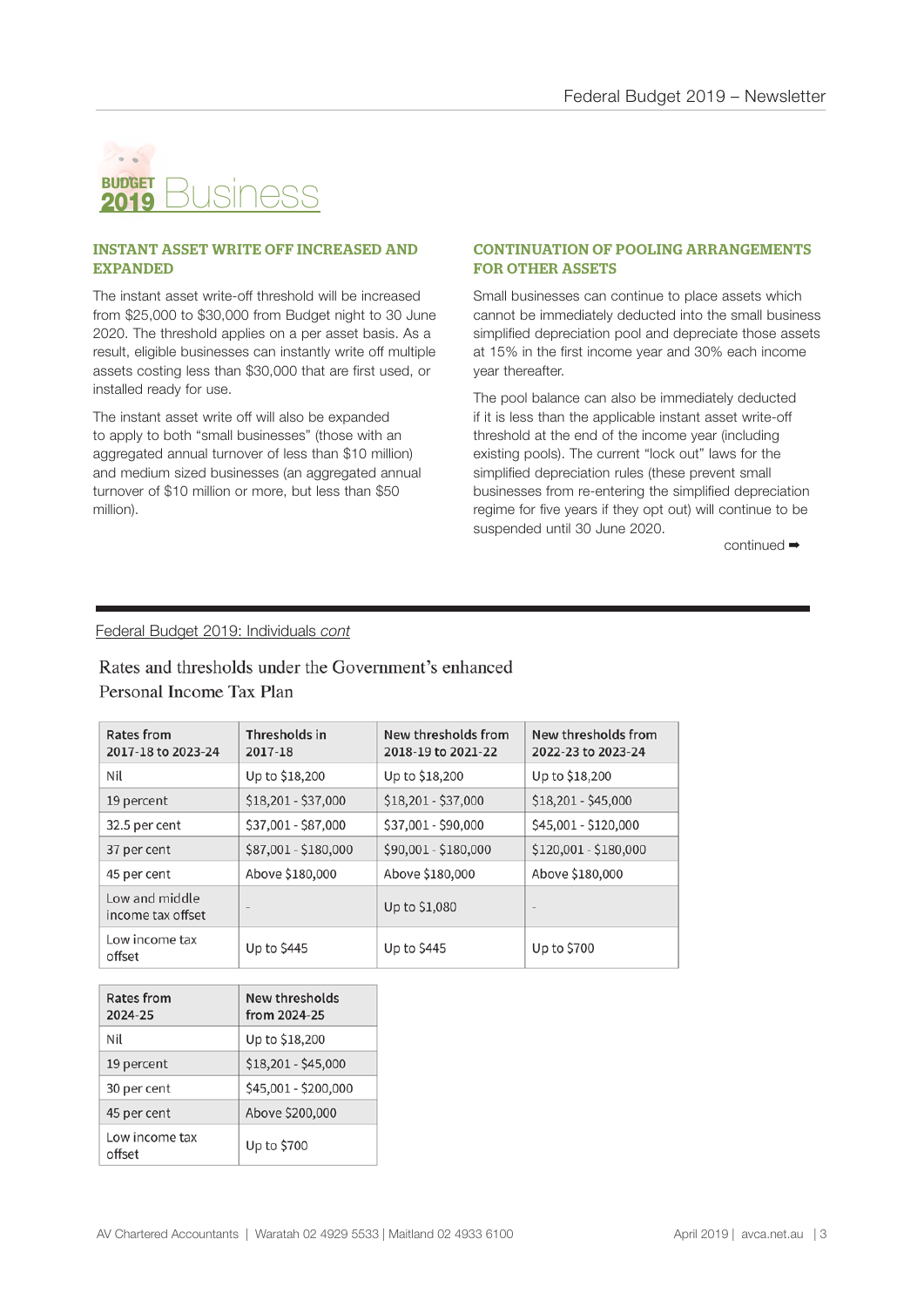#### Federal Budget 2019: Business *cont*

Medium sized businesses do not have access to the small business pooling rules and will instead continue to depreciate assets costing \$30,000 or more (which cannot be immediately deducted) in accordance with the existing depreciating asset provisions of the tax law.

Small businesses will still be able to immediately deduct purchases of eligible assets costing less than \$25,000 that are first used or installed ready for use over the period from 29 January 2019 until Budget night (under the increase in the instant asset write-off threshold from \$20,000 to \$25,000 announced on 29 January 2019).

#### ABN OBLIGATIONS AND THE BLACK ECONOMY

The government will make changes to the Australian Business Number (ABN) system to "disrupt black economy" behaviour by requiring ABN holders:

- from 1 July 2021, with an income tax return obligation, to lodge their income tax return; and
- from 1 July 2022, to confirm the accuracy of their details on the Australian Business Register annually.

Currently, ABN holders are able to retain their ABN regardless whether they are meeting their income tax return lodgement obligation or the obligation to update their ABN details.

According to the government, these new conditions will make ABN holders more accountable for meeting their obligations, while minimising the regulatory impact on businesses doing the right thing. Failure to comply will mean losing registration.

#### LUXURY CAR TAX INCREASED REFUNDS FOR PRIMARY PRODUCERS AND TOURISM **OPERATORS**

The government will provide relief to farmers and tourism operators by amending the luxury car tax refund arrangements. For vehicles acquired on or after 1 July 2019, eligible primary producers and tourism operators will be able to apply for a refund of any luxury car tax paid, up to a maximum of \$10,000. It used to be \$3,000.

The eligibility criteria and types of vehicles eligible for the current partial refund will remain unchanged under the new refund arrangements.

#### DELAYED AMENDMENTS TO DIVISION 7A

The government will defer the start date of the 2018-19 budget measure "Clarifying the operation of the Division 7A integrity rule" from 1 July 2019 to 1 July 2020.

The government issued a consultation paper in October 2018 seeking stakeholder views on the proposed implementation approach for the amendments to Div 7A.

Delaying the start date by 12 months will allow additional time to further consult with stakeholders on these issues and to refine the government's implementation approach, including to ensure appropriate transitional arrangements so taxpayers are not unfairly prejudiced.



#### REMOVAL OF WORK TEST FOR CERTAIN **MEMBERS**

The current superannuation work test will be removed for people aged 65 and 66 from 1 July 2020. This will enable an estimated 55,000 individuals to make concessional and non-concessional voluntary superannuation contributions even if they are not working. Under current rules, they can only make voluntary contributions if they meet the work test, which requires that they work a minimum of 40 hours over a 30-day period.

By removing the work test, fund members in this age bracket who are no longer working, only working a

few hours per week, or only undertaking volunteer work will, should this proposal be implemented, be able to contribute to superannuation and enjoy the concessional tax treatment that it provides.

#### EXTENDING ELIGIBILITY FOR BRING-FORWARD **CAP**

Access to the bring-forward cap will be extended from 2020-21 for taxpayers aged less than 65 years of age to those aged 65 and 66. This will enable these taxpayers to make up to three years' worth of nonconcessional contributions, capped at \$100,000 a year, to superannuation in a single year.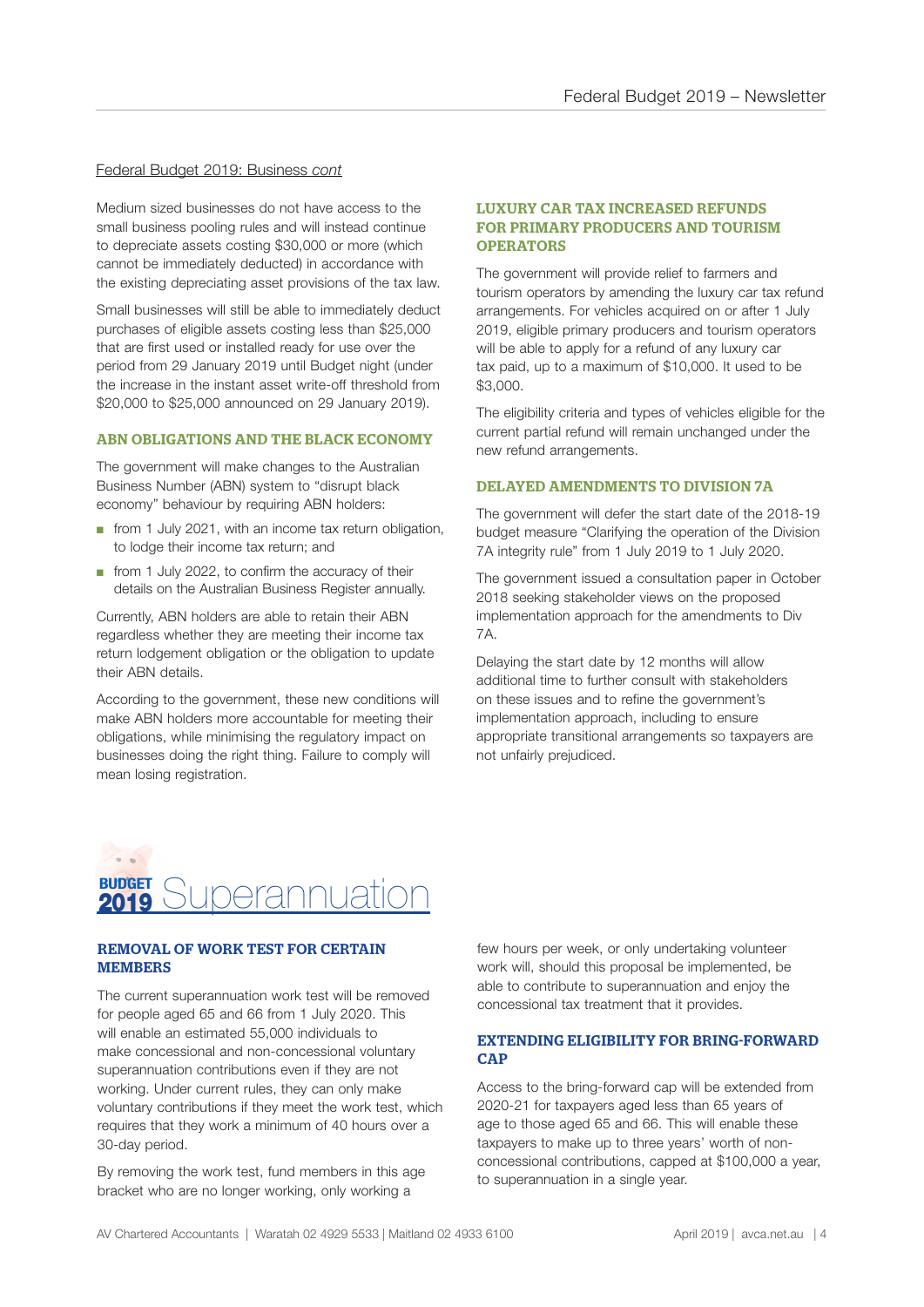#### Federal Budget 2019: Superannuation *cont*

This will give older pre-retirees greater flexibility to save for retirement. Those in this age bracket will be able to contribute large lump sums that they have on hand into superannuation more quickly; bringing forward the accompanying tax concessions, rather than \$100,000 per year under the current rules that apply.

#### INCREASE TO AGE LIMIT FOR SPOUSE **CONTRIBUTIONS**

The age limit for spouse superannuation contributions will be increased from 69 to 75 years, from 2020- 21. This provides pre-retirees with a greater ability to contribute on behalf of their spouse.

Making spouse contributions is particularly useful where for instance:

- the contributing spouse has already reached their own \$1.6 million total superannuation balance restriction
- where the recipient spouse is significantly older, as they can access a tax-free superannuation income stream whereas the younger spouse may not have yet met a condition of release, or
- the contributing spouse is eligible to claim a spouse tax offset of up to \$540 as their spouse is a lowincome earner.

#### REDUCING RED TAPE FOR SUPER FUNDS

Superannuation funds that have both an accumulation and retirement interests during an income year can choose their preferred method of calculating exempt current pension income (ECPI) from 1 July 2020.

There is also a proposal to remove a redundant requirement for superannuation funds that are 100% in pension phase for all of the income year to acquire an actuarial certificate when calculating ECPI using the proportionate method.

The ability to choose between the segregated method or proportionate method to work out ECPI will simplify superannuation reporting for SMSFs. Removing the requirement to obtain an actuarial certificate should reduce SMSF costs.

#### TAX RELIEF FOR MERGING SUPER FUNDS

The current tax relief for merging superannuation funds, which is due to expire on 1 July 2020, will be made permanent from that time. Superannuation funds will be able to continue to transfer revenue and capital losses to a new merged fund, and to defer taxation consequences on gains and losses from revenue and capital assets.

This will continue to encourage superannuation funds that are contemplating merging (including SMSFs). There should be no adverse consequences of mergers moving forward. Merging can reduce costs, manage risks and increase scale, leading to improved retirement outcomes for members.

#### SUPER INSURANCE OPT-IN RULE DELAYED

The government confirmed that it will delay the start date from 1 July 2019 to 1 October 2019 for ensuring insurance within superannuation is only offered on an opt-in basis in respect of members with accounts with balances of less than \$6,000 and new accounts belonging to members under age 25.

The changes seek to prevent the erosion of super savings through inappropriate insurance premiums and duplicate cover. Affected members can still obtain insurance cover within their superannuation by electing to do so (that is, opting-in).  $\blacksquare$ 

This information has been prepared without taking into account your objectives, financial situation or needs. Because of this, you should, before acting on this information, consider its appropriateness, having regard to your objectives, financial situation or needs.